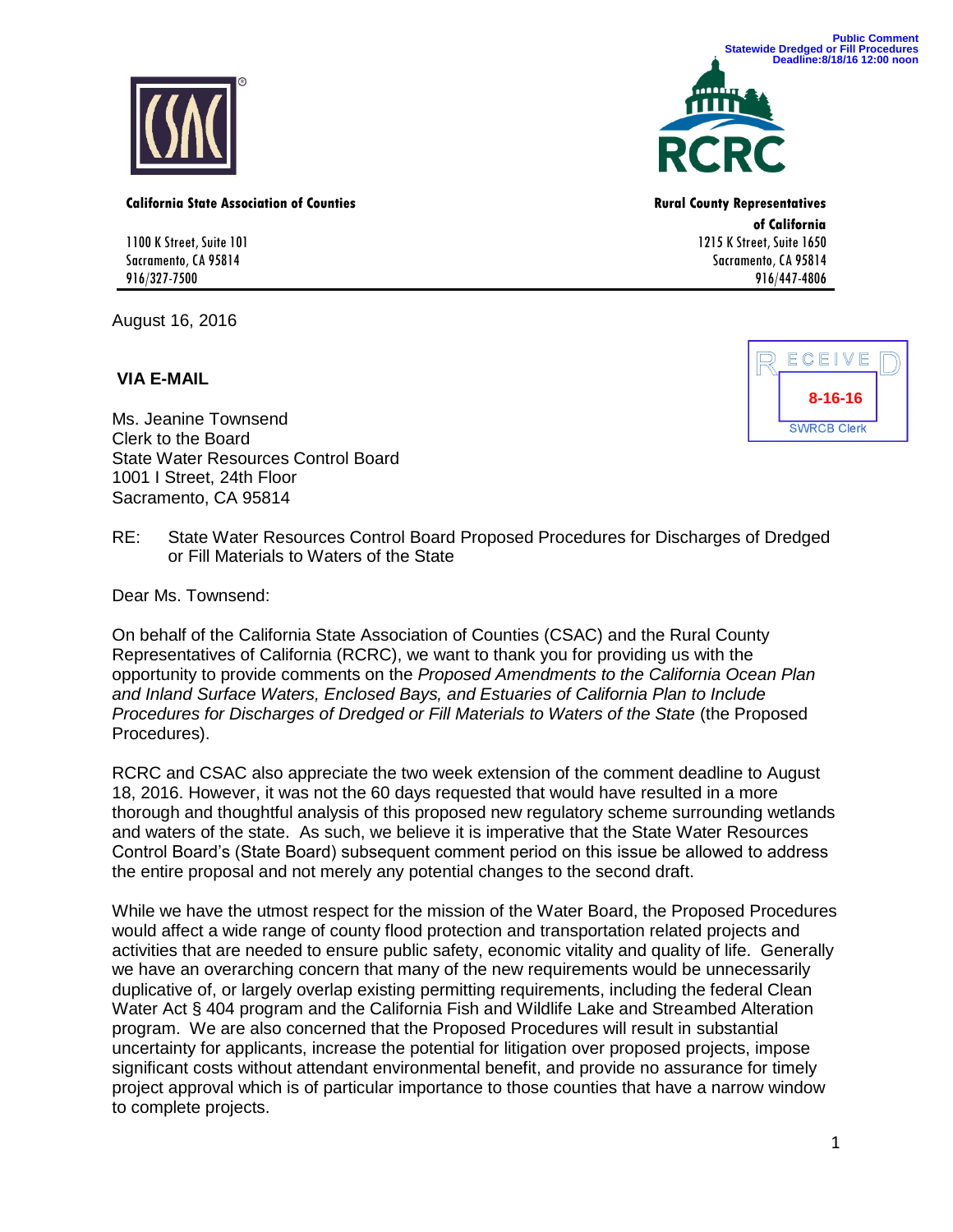In addition, local government often has a statutory obligation to meet the needs of the public through normal operation and maintenance of local infrastructure. These activities are NOT discretionary but rather obligatory activities to meet state and/or federal statutes and regulations.

Our members also raised concerns about Regional Water Quality Control Board (Regional Board) staff continuing to have significant flexibility in making "case by case" determinations under the Proposed Procedures to impose increased mitigation ratios and requiring unnecessary alternatives analyses.

We appreciate your consideration of the following comments, most of which are based upon the input we received from county public works officials across the state. As you'll see we have not provided comments on all sections of the Proposed Procedures.

# **(II) Wetland Definition**

CSAC and RCRC support the state's goals, including those stated in Governor Brown's drought-related Executive Orders of maximizing stormwater capture and lessening demand for imported water as well as achieving groundwater sustainability under the Sustainable Groundwater Management Act (SGMA). We also support efforts that avoid adverse impacts to water quality and beneficial uses of waters of the state that can result from flood damages and reduced stormwater storage capacity. Additionally, we don't want to negate the water quality benefits of NPDES Phase 2 implementation projects. To achieve these desired outcomes, we believe that the operation and maintenance of the following facilities need to be excluded from the Proposed Procedures' wetlands definition:

- Existing groundwater recharge facilities.
- Existing flood protection and water supply retention/detention basins and reservoirs.
- Existing debris entrapment facilities.
- NPDES Phase 2 implementation projects that involve water quality Best Management Practices.
- Sediment removal to prepare for sea level rise due to climate change. For example, sea level rise has necessitated in some areas the need to build levees along the edge of wetlands to protect people from direct coastal flooding.

In addition, while the Proposed Procedures include the definition of wetland they do not include a definition of "waters of the state". CSAC and RCRC strongly recommend that the Proposed Procedures include a complete list or categorical descriptions of features that are not jurisdictional. We believe that a case by case determination by the Regional Boards undermines the goal of a uniform application of the Proposed Procedures.

## **III. Wetland Delineation**

The presence of vegetation needs to be a requirement for the definition of a wetland. Otherwise managers of publicly owned infrastructure, especially flood protection and water supply facilities, will not be able to maintain their facilities' public health, safety and water supply functions. A potential result from inadequately functioning facilities will be adverse environmental impacts to water supply facilities, local water quality and fish and wildlife habitat.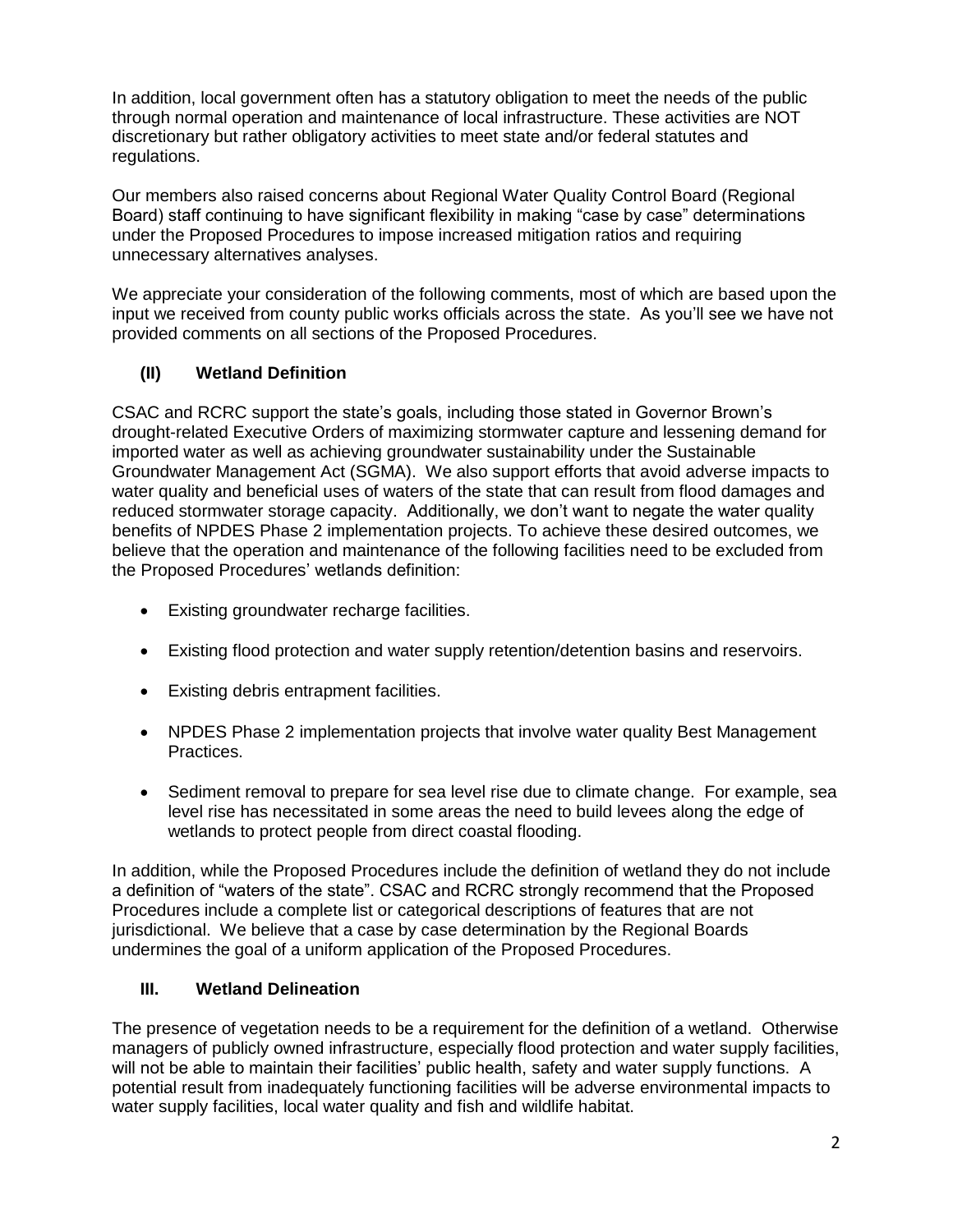### **IV. Procedures for Regulation of Discharges of Dredged or Fill Material to Water of the State**

## A. Project Application Submittal

#### 1. Items Required for a Complete Application (P. 3-4)

CSAC and RCRC appreciate the inclusion of what appears to be uniform criteria on what constitutes a "complete application" for discharges of dredged or fill material in waters of the state. Building upon the proposed criteria, we recommend that the Regional Boards be required to also do the following:

- Post on their web sites the criteria of a complete application. In addition, the Proposed Procedures need to specify up-front the monitoring and reporting requirements.
- Adhere to the listed criteria in determining "completion" of an application.
- Provide to the applicant within 30 days of receipt of an application a complete list of all information needed to make the application complete. Questions and information requests should be limited solely to issues involving potential impacts to waters of the state.
- Avoid deeming an application incomplete or issue requests for information for the purposes of extending timelines set forth in the Permit Streamlining Act or the U.S. Army Corps of Engineers' 404 Permit processing regulations, or because of potential public or political controversy in regards to the proposed project.
- Issue the 401 Water Quality Certification (WQC) to the applicant within 30 days of receipt of the applicant's response to their request for information if the applicant provided all of the information specified in the request for information. Regional Boards should not make the issuance of a 401 WQC contingent upon the applicant obtaining other federal, state or local permits or authorizations.

Regarding the required description of the waters to receive a discharge of dredged or fill material, there is a specific requirement for rounding areas of impacts to the nearest tenth of an acre, but with a caveat of "where applicable." CSAC and RCRC recommend that this requirement be deleted, as impacts of less than 0.1 acre are minimal.

We also recommend that the Proposed Procedures be amended to clarify that driving on existing roads or concrete surfaces is not an activity that warrants inclusion as an "impact area." This approach is consistent with the U.S. Army Corps of Engineers' 404 Permit regulations (33 CFR Section 323.2(3)(i)), which state: "Section 404 authorization is not required for…any incidental addition, including redeposit, of dredged material associated with any activity that does not have or would not have the effect of destroying or degrading an area of waters of the United States…"

2. Additional Information Required for a Complete Application (P. 4-6):

There are many places in the proposed list of required information that refers to information required on a "case-by-case basis." The procedures need to provide more clarification up-front to applicants on the information needed by Regional Boards for the types of projects that the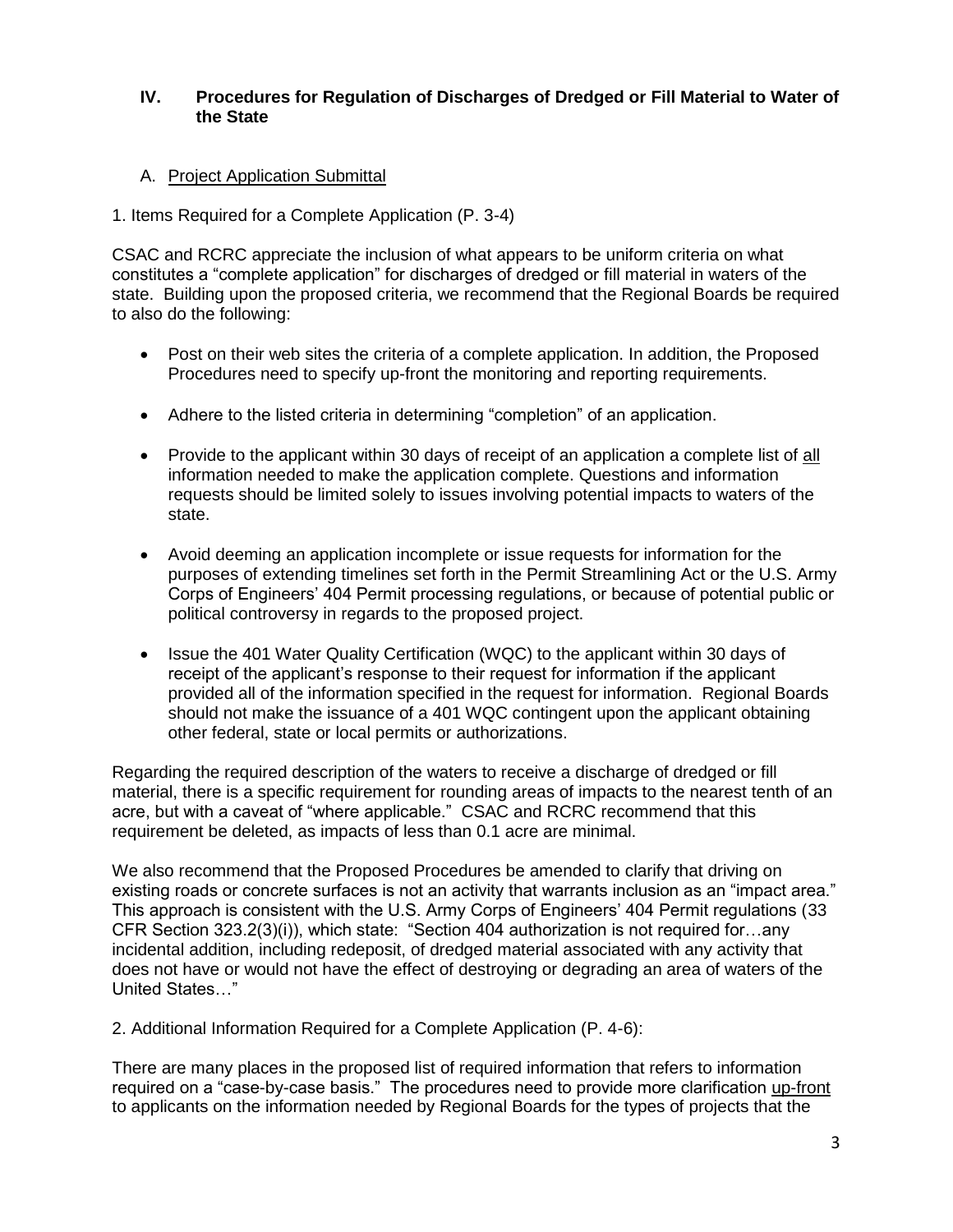Regional Boards frequently encounter. A list of the types of projects infrastructure managers frequently undertake in waters of the State is attached. The proposed procedures need to specify what information the Regional Boards need to see in applications for these types of frequently undertaken activities. This would allow the Regional Boards and the applicants to focus their time and efforts on achieving a project's compliance with the Water Code rather than multiple rounds of questions and answers to ascertain the scope of the project's activities and impacts to waters of the state.

The Proposed Procedures would allow the permitting authority on a case by case basis to require supplemental information from the wet season for delineations conducted during the dry season. We believe that this is an unnecessary provision and should be deleted. The Corp delineation manual already includes procedures to delineate waters and other waters during the dry season.

Regarding the requirement for a draft monitoring plan for all Ecological Restoration and Enhancement Projects, the proposed procedures refer to assessment of conditions of resources "using an appropriate method." The Proposed Procedures need to include a provision requiring the Regional Boards to clarify and post on their web sites, the most current methods deemed "appropriate" for specified resources in waters of the state.

The Proposed Procedures require consultation with the applicable airport land use commission or other appropriate responsible public agencies to determine whether the proposed compensatory mitigation within five miles of any airport may pose a danger to air traffic safety. CSAC and RCRC recommend that this requirement be deleted as projects are already subject to local airport land use agency rules and regulations.

The Proposed Procedures also need to clarify that projects that are exempt from the California Environmental Quality Act (CEQA) are compliant with CEQA, and filed Notices of Exemption are not required to make an application "complete."

## B. Permitting Authority Review and Approval of Applications for Individual Orders

- 3. Alternatives Analysis Submission and Review Requirements (P. 6):
	- d. Exemptions from Alternatives Analysis (P. 7)

CSAC and RCRC recommend that operation and maintenance of existing publicly owned infrastructure be included in the list of activities exempt from Alternatives Analysis. The reason is along the same lines as the justification to exempt "Ecological Restoration and Enhancement Projects." Water quality and beneficial uses in waters of the state will be adversely impacted if the infrastructure does not perform its function. For example, flooding of urban or agricultural areas due to inadequately functioning flood protection facilities will likely result in contaminated water and detritus making their way back to waters of the state. Similar impacts can result in blocked outfalls or failed water or sewer lines. Failed bridges or roadways will typically result in the deposition of vehicles and detritus depositing into waters of the state. In short, the state's water quality and beneficial use objectives are not served if infrastructure is not operated and maintained as designed, and therefore there is no "least environmentally damaging practicable alternative" to operation and maintenance.

5. Compensatory Mitigation (P. 7-9):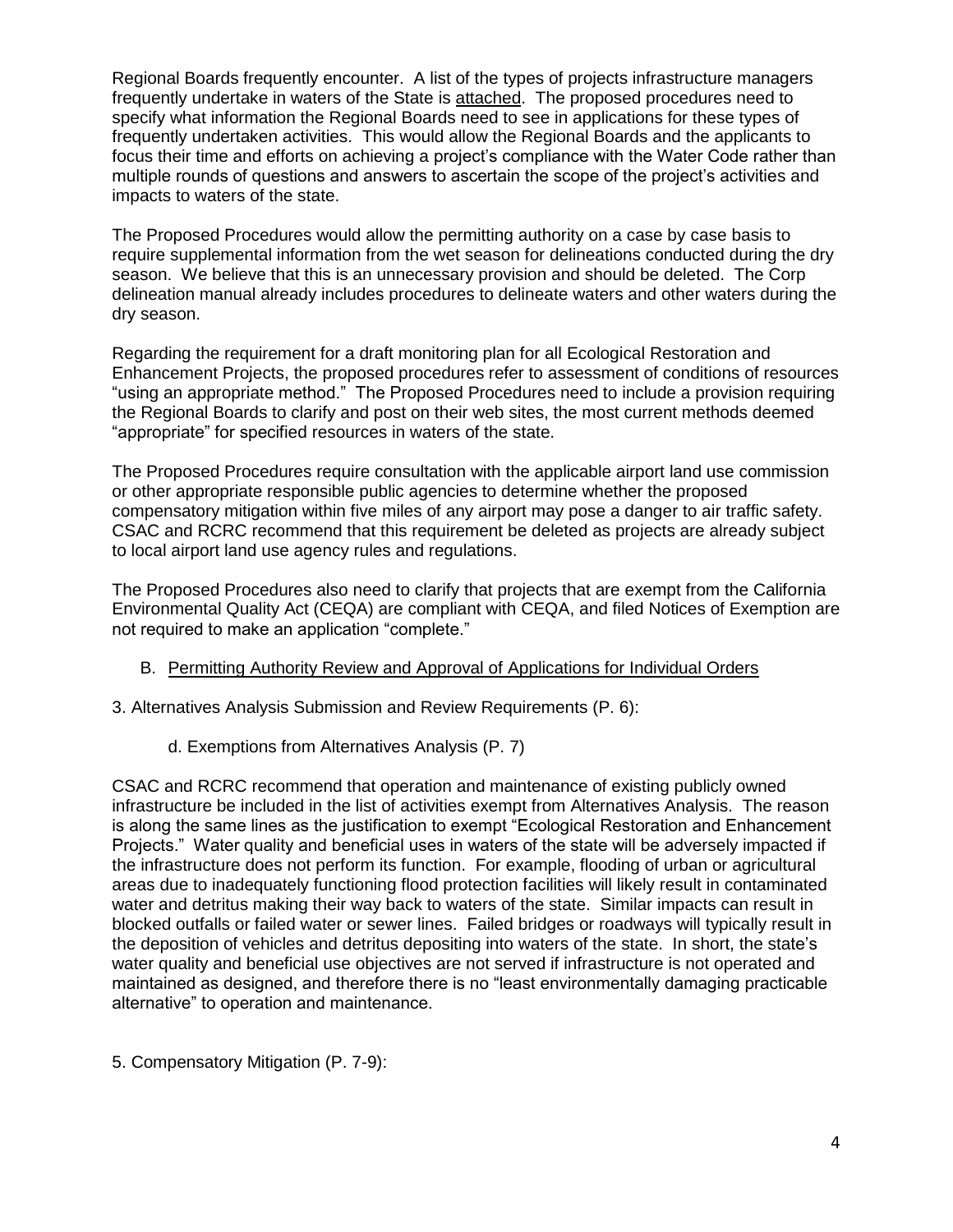Projects that require Lake/Streambed Alteration Agreements from the Department of Fish and Game should be exempt from Proposed Procedures' compensatory mitigation requirements. This would avoid conflicting mitigation requirements from the state and at the same time reduce the workload on the Regional Boards' already limited staffing resources.

For the same reasons stated for exemptions from Alternatives Analysis, no compensatory mitigation should be required by the State for operation and maintenance of existing publicly owned infrastructure, or for actions undertaken to prevent or mitigate an emergency condition that threatens the public's health, safety or water supply. The state's water quality and beneficial use objectives are not served if operation and maintenance of existing publicly owned infrastructure or response to emergency conditions (e.g., disasters) are penalized. Along the same lines, we have expressed concern over the application of compensatory mitigation against "legacy" projects that were built prior to the advent of the Clean Water Act, the California Environmental Quality Act (CEQA), the California Endangered Species Act (CESA) and the similar protective statutes. The uncertainly of "if and how" mitigation might be required raises a host of issues among the counties.

Additionally, compensatory mitigation requirements for new infrastructure, including that constructed by developers and transferred to public agencies for operation and maintenance, should address up-front not only the impacts to waters of the State associated with construction of the new infrastructure but also its long-term operation and maintenance. Doing so will address water quality and beneficial use impacts without further hindrance or penalty to the successor managers of the infrastructure.

The proposed procedures state: "…compensatory mitigation shall be commensurate with the magnitude of impact associated with the project." The proposed procedures should state that no compensatory mitigation is required for impacts to areas that do not contain biological resources, nor for post disaster work on areas where biological resources were eliminated by the disaster.

The Proposed Procedures also state that if an actual Watershed Plan exists where a project is proposed, then the amount of compensatory mitigation required will be less than the amount of compensatory mitigation required if a plan does not exist. This provision seems arbitrary and we question the rationale for its inclusion.

Regarding the financial security requirements, the proposed procedures should clearly specify what types of financial securities are allowable. In addition, public agencies should be allowed to utilize "pledges of revenue" for their projects.

C. General Orders:

CSAC and RCRC appreciate the inclusion of a general orders as an option for classes of dredged or fill discharge activities and would encourage the Regional Boards to utilize this option.

#### D. Activities and Areas Excluded from the Application Procedures for Regulation of Discharges of Dredged or Fill Material to Waters of the State:

There is no direction for an emergency situation discharge. For example, there are situations where a levee is about to break or a road or freeway is being undermined and fill material (i.e. heavy rock) must be discharged into the waters of the state to avoid loss of life and property. In these situations there may not be an Army Corp Regional General Permit with a corresponding 401 WGC. To address this possible scenario, CSAC and RCRC recommend that the State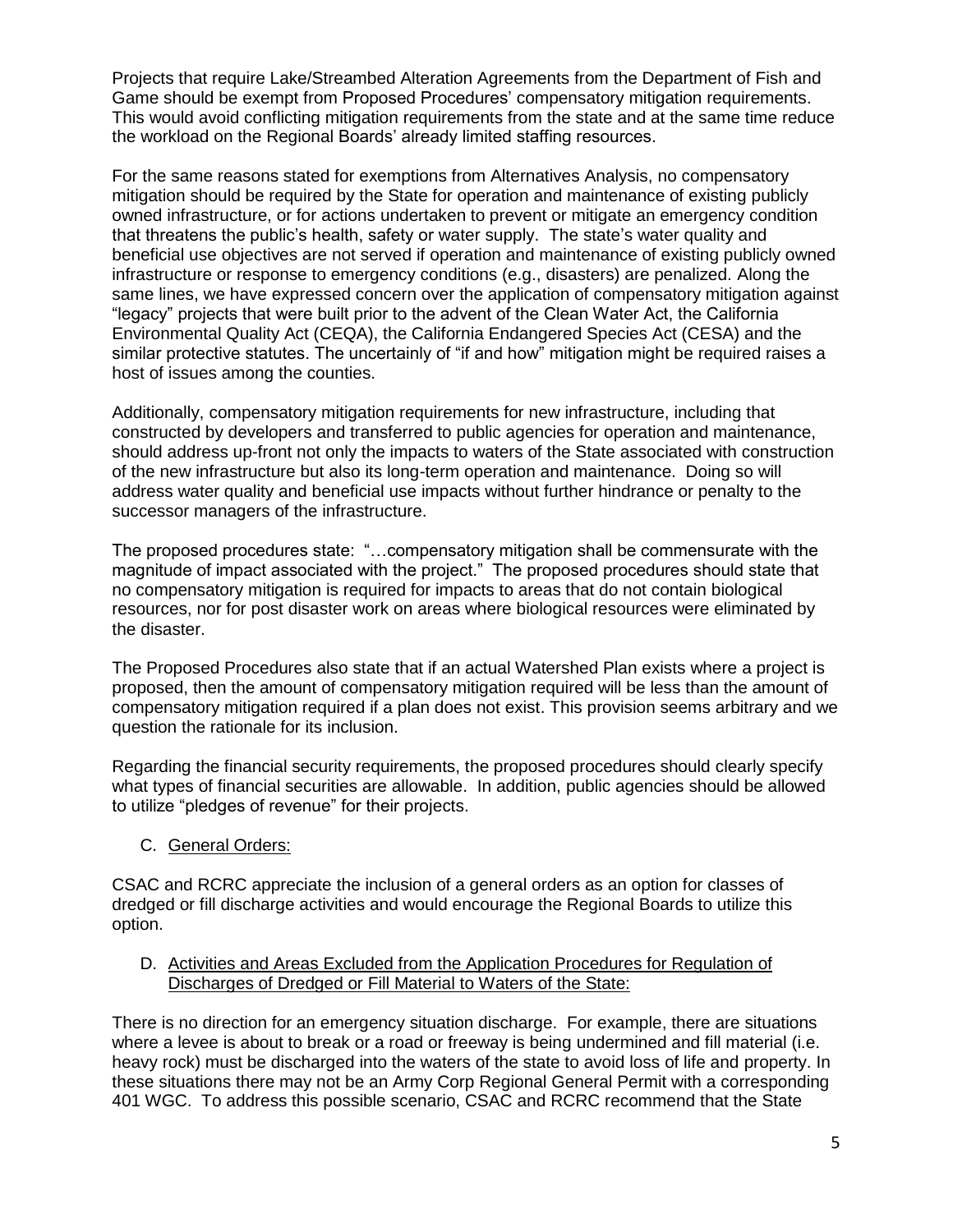Board and Regional Boards avoid potential liabilities in an emergency situation and allow a discharger to correct the emergency situation without an application but submit an "after the fact" report.

In addition, the proposed procedures state that "routine maintenance activities of storm water facilities that are regulated under another Water Board Order" are excluded from application procedures under this proposed regulation. The procedures are not clear on what would happen after the existing Water Board Order expires. For example, will routine maintenance activities of storm water facilities be then regulated under the new procedures, or will the existing Water Board Order be renewed and extended? Will these activities be grandfathered in as not having to comply with new procedures? The proposed procedures need to provide clear direction regarding this issue.

## **V. Definitions**

The definition of "Ecological Restoration and Enhancement Project" should include any project that "…assists or controls the recovery of an aquatic ecosystem that has been degraded, damaged or destroyed to restore some measure of its natural condition and to enhance the beneficial uses or potential beneficial uses of water."

This definition should include any project undertaken to comply with Federal or State compensatory mitigation requirements, as such projects that provide the same ecosystem benefits as voluntary restoration projects, and the project will have already undergone vetting by Federal and State environmental agencies.

This definition should include land conversions that eliminate conditions that U.S. Fish and Wildlife Service, Natural Resources Conservation Service, Farm Service Agency, National Marine Fisheries Service, National Oceanic and Atmospheric Administration, U.S. Forest Service, U.S. Bureau of Land Management, California Department of Fish and Wildlife, California Wildlife Conservation Board or other Federal or State resource agency has deemed harmful to native species or their habitat.

We also recommend that the Proposed Procedures include definitions General and Individual Orders.

In concluding, CSAC and RCRC respectfully request your serious consideration of all of the comments and suggested changes outlined above, as well as those submitted by individual counties. We also want to note our appreciation for the time taken by your staff to participate in conference calls with us and our members for the purpose of providing an overview of the Proposed Procedures and to respond to questions and comments.

Thank you again for providing us with the opportunity to share with you the county perspective on this proposed regulatory program.

Sincerely,

Karen Keene

Karen Keene, CSAC Mary-Ann Warmerdam Senior Legislative Representative **Legislative Advocate** 

Marylin Parmerdan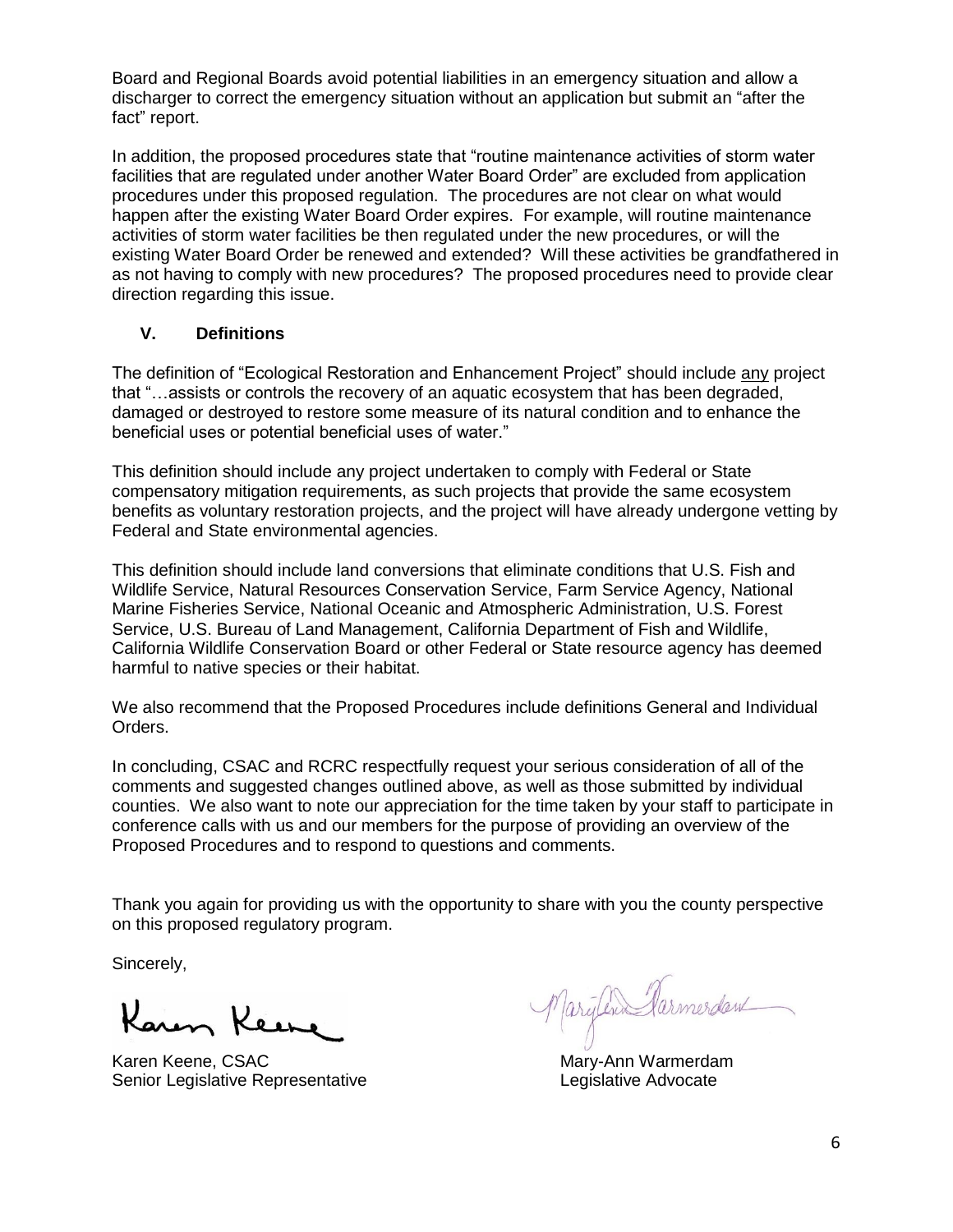### **ATTACHMENT CSAC/RCRC Comment Letter August 15, 2016**

#### **Types of projects infrastructure managers frequently undertake in waters of the state:**

- Removal of accumulated sediment and vegetation from flood protection and water supply reservoirs, basins and channels for the purposes of maintaining and restoring the facilities' functional capacities.
- Enlargement of existing flood protection facilities, by means of deepening and/or increase in dam/levee/embankment height, to comply with Federal, State or local flood protection standards.
- Removal of vegetation from dams and flood protection levees to comply with orders issued by Federal or State regulatory agencies, including the U.S. Army Corps of Engineers and the California Department of Water Resources' Division of Safety of Dams.
- Repairs of channels, levees and dikes, including concrete patching; concrete replacement; backfill of eroded areas; replacement of displaced rip rap; grouting rip rap.
- Installation, maintenance and removal of temporary post fire debris barriers.
- Installation, repair and replacement of outfalls.
- Modification of dam spillways and dam crests to comply with the flow capacity requirements of the California Department of Water Resources' Division of Safety of Dams.
- Buttressing of dams to comply with the seismic safety requirements of the California Department of Water Resources' Division of Safety of Dams.
- Removal of vegetation at bridge abutments to allow for safety inspections and to prevent damage to the structural integrity of the bridge.
- Replacement or reinforcement of bridge piers and abutments to meet Federal and State seismic safety or loading standards.
- Replacement of bridges due to age, obsolescence in regards to safety standards, or severe damage.
- Repairs of road embankments, including concrete patching; concrete replacement; backfill of eroded areas; replacement of displaced rip rap; grouting rip rap.
- Removal of accumulated sediment and vegetation from road culverts for the purposes of maintaining and restoring the facilities' functional capacities.
- Replacement of road culverts due to age, obsolescence in regards to safety standards, or severe damage.
- Installation, repair and replacement of dip crossings.